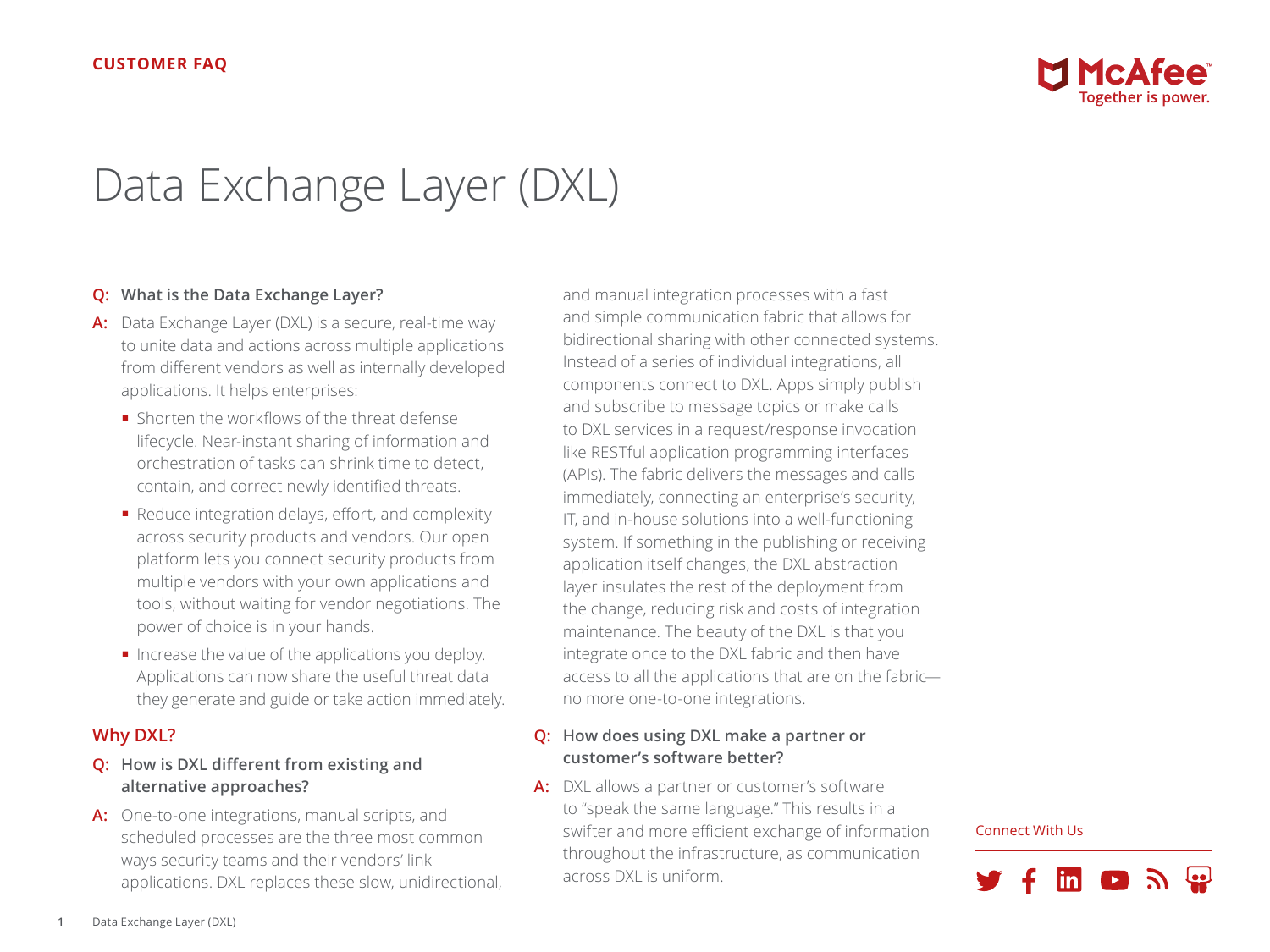# **DXL Background**

# **Q: What is the history of DXL?**

**A:** DXL was a technology developed by McAfee originally in 2014 for internal use to optimize speed and effectiveness of product integrations. It was so successful the technology was made available to McAfee® Security Innovation Alliance partners in 2015 to optimize the speed and effectiveness of third-party integrations.

Building on the success of internal and partner integrations, McAfee announced in November 2016 the OpenDXL initiative, making DXL technology available to the entire industry. Anyone is free to integrate their products or home-grown solutions with DXL, whether they are a McAfee customer or partner or not. The OpenDXL initiative allows for open sourcing the DXL client, making the DXL broker freely available as a Docker container and launching the community driven opendxl.com website.

## **Embracing DXL**

# **Q: What does an enterprise need to deploy DXL?**

**A:** Enterprises deploy a standardized integration and communication layer over their existing network, with a small DXL client and one or more DXL broker(s) that will manage message exchanges. View the *[DXL Architecture Guide](https://community.mcafee.com/t5/Documents/DXL-Architecture-Guide/ta-p/550280)* for additional references and suggestions on deploying a DXL environment.

#### **Q: How do you manage DXL?**

A: DXL may be managed via the McAfee<sup>®</sup> ePolicy Orchestrator® (McAfee ePO™) console or deployed and managed as a Docker broker. The brokers managed via McAfee ePO platform can be chained together for scalability. The Docker broker is available on opendxl.com and is a single broker.

## **Q: What is the price of DXL?**

- **A:** DXL is free. It comes with any McAfee product, and, for non-McAfee customers, the Docker version of DXL can be downloaded for free on opendxl.com
- **Q: What are the types of integrations people are doing with DXL?**
- **A:** Current partners have different types of DXL integrations that can be found **[here](https://www.mcafee.com/us/partners/security-innovation-alliance/index.aspx)**. Enterprises can use the software development kit (SDK) for a variety of integrations and you can find more **[information here](https://www.opendxl.com/filebase/)**.

# **OpenDXL**

#### **Q: What is OpenDXL?**

**A:** The Open Data Exchange Layer (OpenDXL) is an initiative enabling developers to leverage the DXL technology in order to connect products throughout security infrastructure. OpenDXL provides an open, simple way to integrate technologies from different vendors with each other and with in-house developed applications for gaining unprecedented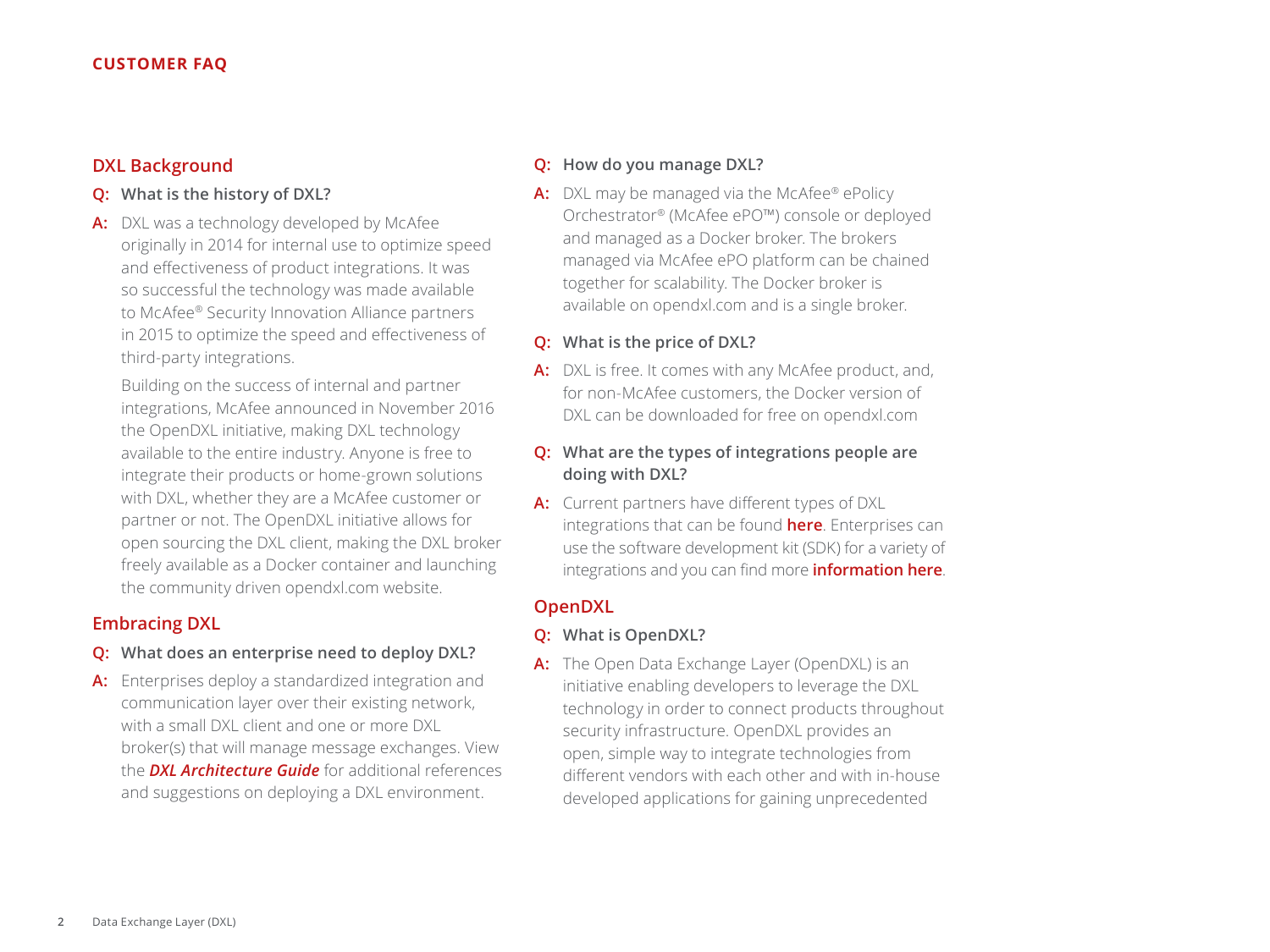real-time access to incredibly critical security intelligence and context. This new data access, with data delivered in microseconds, is helping drive new functionality—such as more precise analysis and orchestration of security actions with IT systems and opens integrations between competitors and small developers that would typically not happen under standard market conditions. To help the industry accelerate the threat defense lifecycle, we have made available an OpenDXL Software Developer Kit (SDK) and the open source web community infrastructure. This enables more partners and developers within companies, colleges, and even competitors to gain the real-time, one-tomany integration benefits of OpenDXL.

Ultimately, OpenDXL brings the integration capability to everyone—customers, non-customers, partners, non-partners, and competitors.

- **Q: What is the difference between DXL and OpenDXL?**
- **A:** DXL is the technology, and OpenDXL is the initiative.
- **Q: What is the difference between DXL broker versus the broker on opendxl.com?**
- **A:** The DXL brokers are deployed and managed via the McAfee ePO console; multiple brokers of this type can be chained together. The broker available on opendxl.com is a single broker deployed as a Docker container.

# **Embracing OpenDXL**

- **Q: What type of licensing is required for OpenDXL?**
- **A:** The OpenDXL client is released under an Apache 2.0 license.
- **Q: Where is the OpenDXL SDK located?**
- **A:** The OpenDXL SDK is located on opendxl.com

## **Q: Why is the OpenDXL Python client important?**

**A:** Openness and flexibility in software options and integrations helps customers adapt more readily and adopt new ideas, technologies, and capabilities more quickly at a lower cost. The OpenDXL Python client has gone through thorough validation and testing, which means enterprises can rely confidently on this software as they develop their OpenDXL integrations. Also note that the software is open source, so no support is offered or promised.

#### **Q: What are the OpenDXL wrappers?**

**A:** OpenDXL wrappers provide the capability of taking an existing products REST API and wrapping it to expose it on the DXL as a service. Once exposed, all products that are on the DXL can integrate with the wrapped product without needing to know the inner workings of the underlying API, as everything speaks the same language. This integration effort is much less than a direct integration with that product's API.

## **Q: How to I obtain a wrapper?**

**A:** Opendxl.com has many pre-built OpenDXL wrappers ready to be downloaded and used.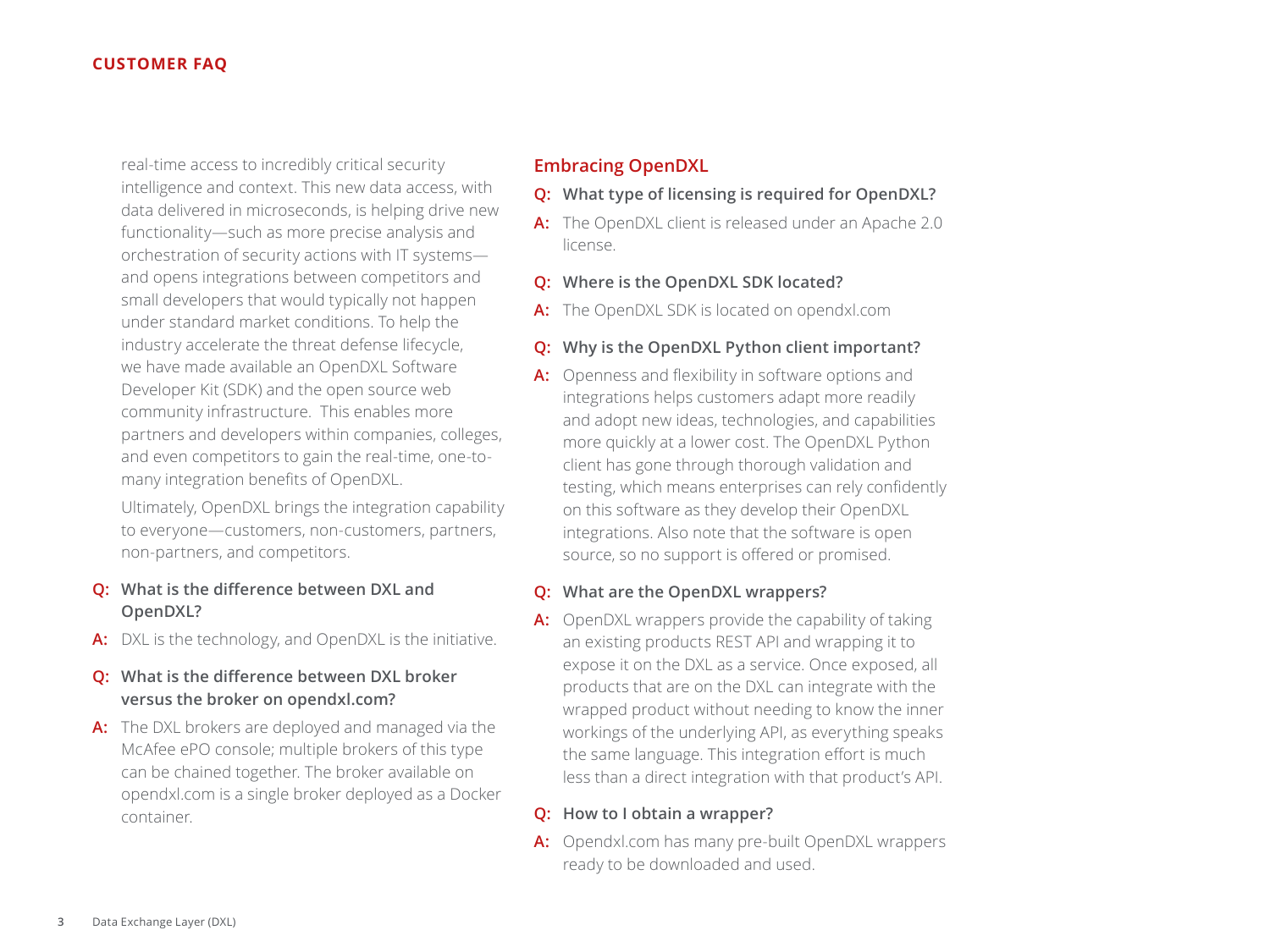#### **Q: Can I create a wrapper for my products?**

**A:** Yes, we encourage you to contribute to this ecosystem. An example of how easy it is to create an OpenDXL wrapper is available **[here](https://github.com/opendxl/opendxl-client-python/wiki/Service-Wrapper)**.

# **Q: What is the McAfee ePO console management wrapper?**

**A:** The new wrapper for McAfee ePO console management APIs opens up easy, fast options to use industry leading McAfee ePO software to apply policies, tag systems, move groups, and trigger actions on their applications. These are the most frequent and most valuable integration capabilities available within the McAfee ePO console web APIs, and permit more applications to leverage centralized and efficient management with a lightweight integration process.

## **Q: Are there any testing or certification programs?**

**A:** With our McAfee Security Innovation Alliance partners, there is a mandatory certification process. Integrations published on opendxl.com are not subject to certification testing.

## **Q: How will OpenDXL control access to data?**

**A:** This will be in each customer's hands and set through policy.

# **Q: How can I be sure my data doesn't get into the wrong hands?**

**A:** DXL is designed so that the data stays within each discrete instance. Communication over the DXL fabric is secured via TLS version 1.2 and PKI mutual authentication. The fabric also supports topic-level

authorization to restrict which clients can publish messages to a topic and which clients can receive messages on a particular topic. For example, the DXL clients embedded in the McAfee Threat Intelligence Exchange servers are the only ones authorized to publish reputation change events to the topic /mcafee/event/tie/file/ repchange.

# **Q: What is the difference between DXL and STIX/ TAXII?**

**A:** Let's start by separating Structured Threat Information Expression (STIX) and Trusted Automated eXchange of Indicator Information (TAXII) into their functional areas. STIX is a format of data used to describe indicators of compromise (IoCs). It is the STIX file that contains all of the useful information that enterprises use. TAXII is merely the transport layer utilized to transport STIX files, so in that respect, TAXII is similar to DXL with the big exception that TAXII is only used to transport STIX files, not data in other formats. Conclusion: TAXII is very narrow in its focus.

Contrast that to DXL. DXL is also a transport layer but has a much broader range of capabilities and therefore use cases. It can transport STIX data as a DXL message to deliver on the IoC use case, but it is also so much more, as it is able to transport data in any format—for example, threat data, reputation data, vulnerability data, alerts, and so on. The power of DXL is to function as a transport layer abstracted from the format of data being delivered. Conclusion: Not only can DXL transport STIX data, it can transport data from a variety of formats.